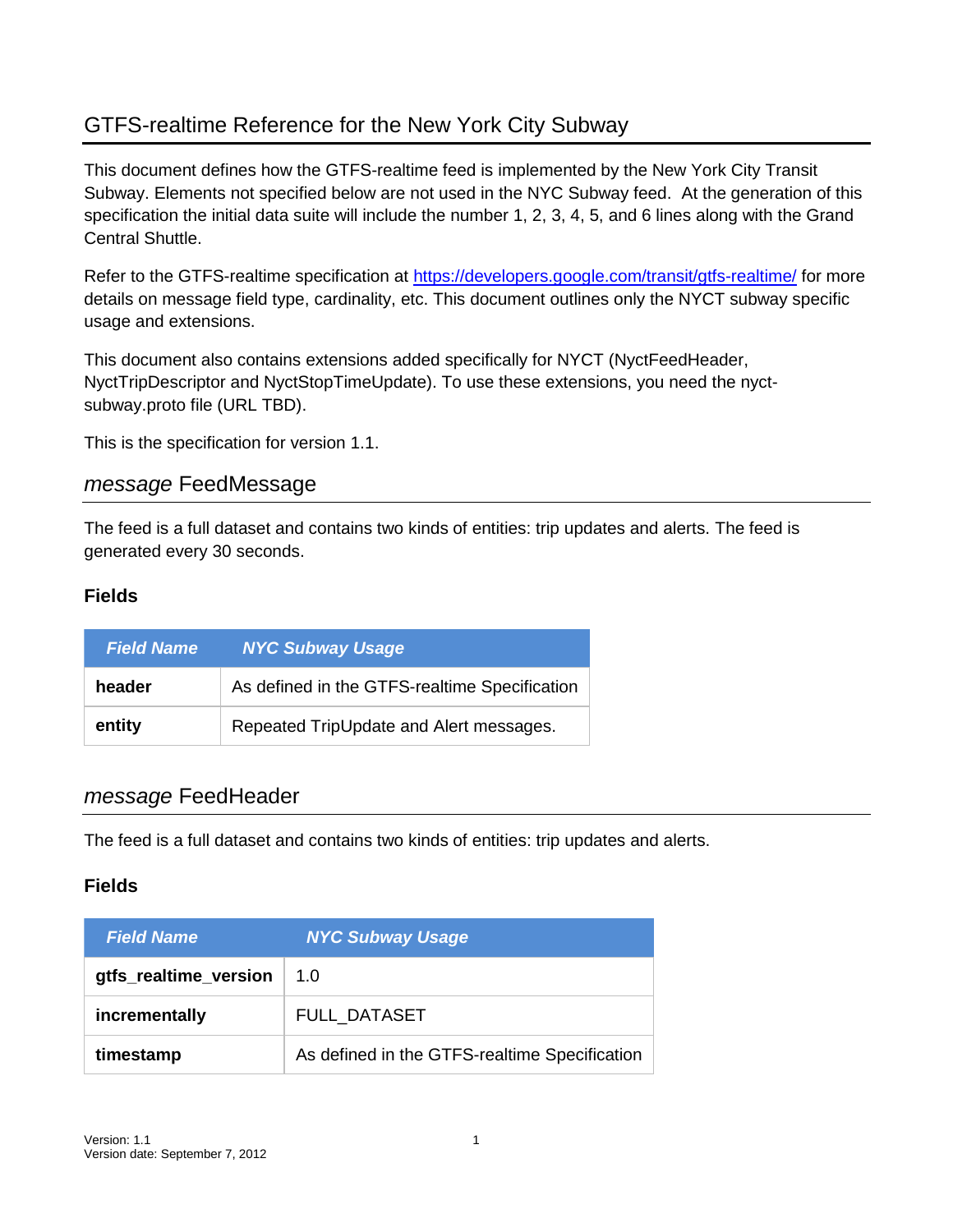### **Extensions**

| <b>Field Name</b> | Type           | <b>Cardinality</b> | <b>NYC Subway Usage</b>                         |
|-------------------|----------------|--------------------|-------------------------------------------------|
| nyct_feed_header  | NyctFeedHeader | optional           | NYC subway specific feed<br>header information. |

### *message* NyctFeedHeader

This message is an extension to the FeedHeader containing the version of the NYCT extensions and information on how feed consumers should interpret trip updates in the NYC subway feed.

For the NYCT Subway, the GTFS-realtime feed replaces any scheduled trip within the trip\_replacement\_period.

This feed is a full dataset, it contains all trips starting in the trip\_replacement\_period. If a trip from the static GTFS is not found in the GTFS-realtime feed, it should be considered as cancelled.

The replacement period can be different for each route, so we supply a list of the routes where the trips in the feed replace all scheduled trips within the replacement period. This is 30 minutes for all routes currently implemented.

| <b>Field Name</b>       | <b>Type</b>                  | <b>Cardinality</b> | <b>NYC Subway</b><br><b>Usage</b>                                         |
|-------------------------|------------------------------|--------------------|---------------------------------------------------------------------------|
| nyct_subway_version     | string                       | required           | Version of the NYCT<br>Subway extensions<br>The current version is<br>1.0 |
| trip_replacement_period | <b>TripReplacementPeriod</b> | repeated           | Trip replacement<br>period for each route<br>in the feed.                 |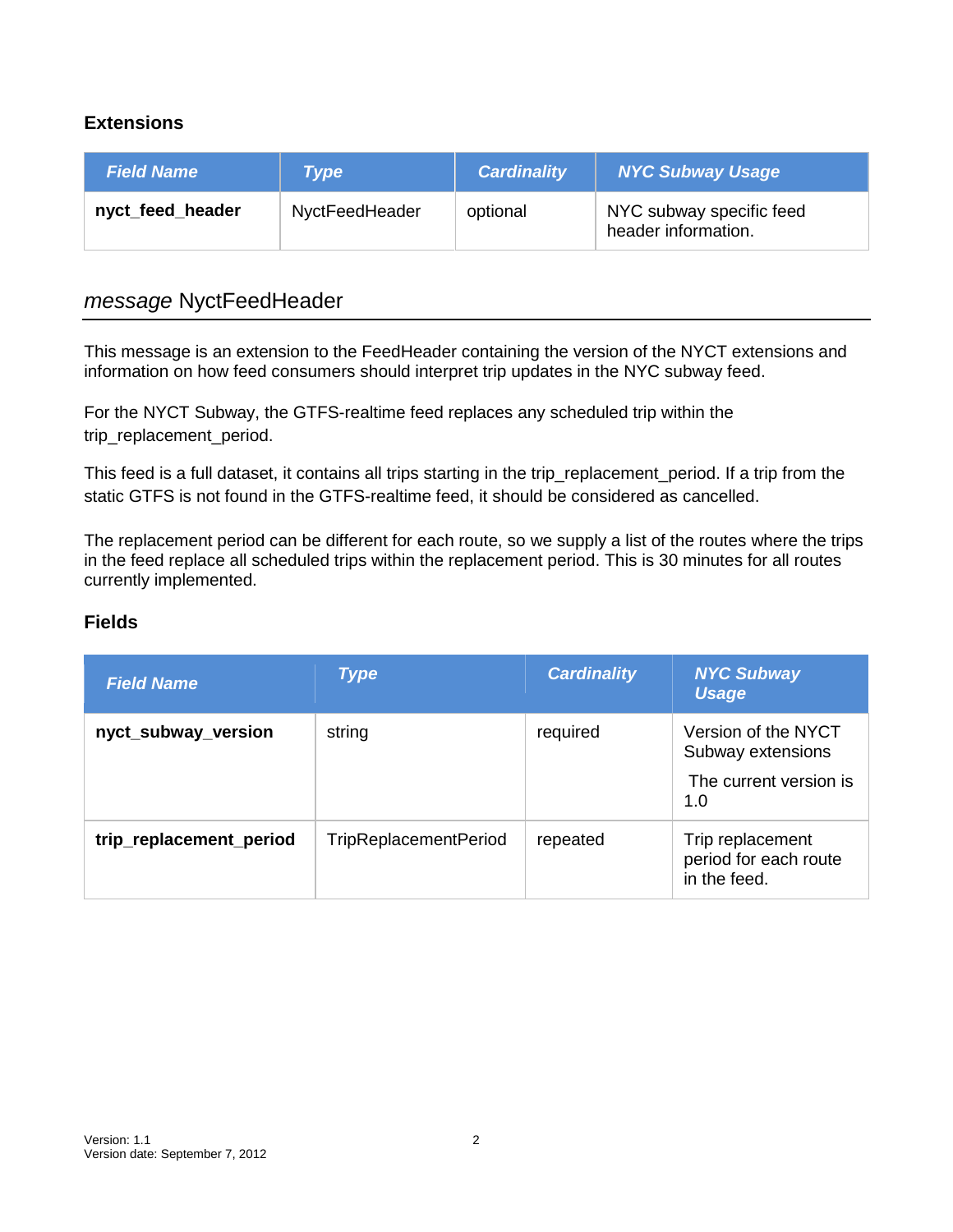## *message* TripReplacementPeriod

The TripReplacementPeriod defines the trip replacement period for each route in the system.

### **Fields**

| <b>Field Name</b>         | <b>Type</b> | <b>Cardinality</b> | <b>NYC Subway Usage</b>                                                                                                                           |
|---------------------------|-------------|--------------------|---------------------------------------------------------------------------------------------------------------------------------------------------|
| route id                  | string      | optional           | Route ID used as in<br>transit_realtime.TripDescriptor.route_id                                                                                   |
| replacement_period        | TimeRange   | optional           | The start time is omitted, the end time<br>is currently now $+30$ minutes for all<br>routes of the A division. See<br>transit_realtime.TimeRange. |
| <i>message</i> FeedEntity |             |                    |                                                                                                                                                   |

As currently configured the feed entity will be either be a trip update, vehicle position or an alert.

| <b>Field Name</b> | <b>NYC Subway Usage</b>                       |
|-------------------|-----------------------------------------------|
| id                | As defined in the GTFS-realtime Specification |
| is deleted        | Not used.                                     |
| trip_update       | See TripUpdate message.                       |
| vehicle           | See VehiclePosition message                   |
| alert             | See Alert message.                            |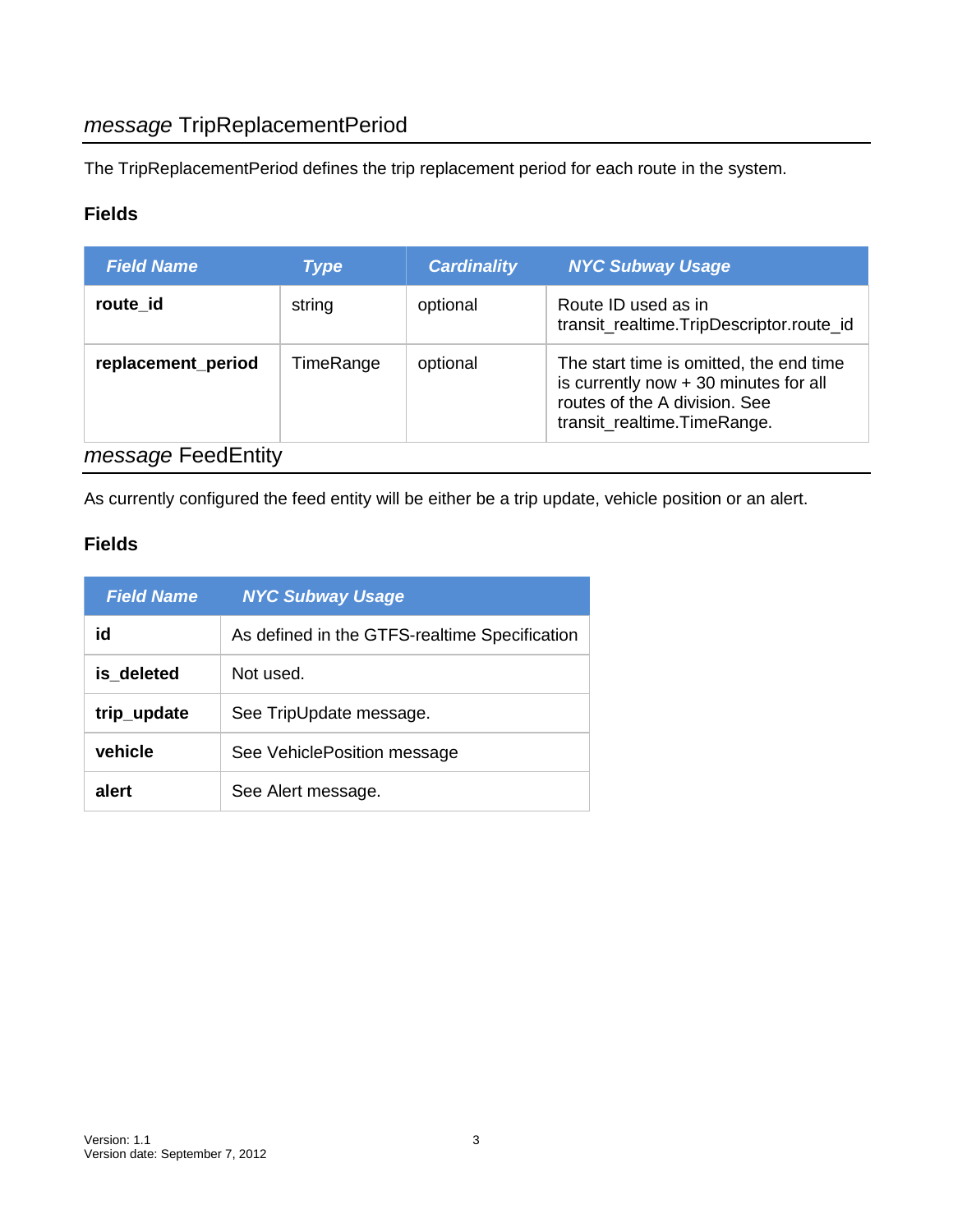## *message* TripUpdate

The NYC subway trip updates includes the 1, 2, 3, 4, 5, 6 lines and the Grand Central Shuttle (the A division, IRT).

The feed contains **all** revenue trips that are either:

- already underway (assigned trips), or
- scheduled to start in the next 30 minutes (unassigned trips)

Trips are usually assigned to a physical train a few minutes before the scheduled start time, sometimes just a few seconds before.

If a trip is included in the GTFS-realtime feed, there is a high probability that it will depart from its originating terminal as planned. It is more likely that a train that is never assigned a trip identifier to be changed or cancelled than an assigned one.

*Train Assignment is a function of the Automatic Train Supervision (ATS) office system used by NYCT Rail Operations to monitor and track train movements. ATS provides the ability to "assign" the nyct\_train\_id attribute when a physical train is at its origin terminal. These assigned trips have the is\_assigned field set in the TripDescriptor.* 

*When a train is at a terminal but has not been given a work program it is declared unassigned and is*  tagged as such. Unassigned trains can be moved to a storage location or assigned a **nyct train id** *when a determination for service is made*.

### **Fields**

| <b>Field Name</b> | <b>NYC Subway Usage</b>                                                                                                                                                                                                                                                                     |
|-------------------|---------------------------------------------------------------------------------------------------------------------------------------------------------------------------------------------------------------------------------------------------------------------------------------------|
| trip              | As defined in the GTFS-realtime Specification                                                                                                                                                                                                                                               |
| vehicle           | Not used                                                                                                                                                                                                                                                                                    |
| stop_time_update  | This includes all future Stop Times for the trip but StopTimes from the past<br>are omitted. The first StopTime in the sequence is the stop the train is<br>currently approaching, stopped at or about to leave. A stop is dropped from<br>the sequence when the train departs the station. |

## *message* TripDescriptor

The New York City subway is a 24 x 7 operations and as a result is a highly dynamic operation. The majority of repairs and maintenance are performed during live operations so the daily service plan is subject to both planned and unplanned changes. The result of this is that some trips defined in the GTFS trips.txt may change (originating times, trip running times and trip path), cancelled or new trips may be added.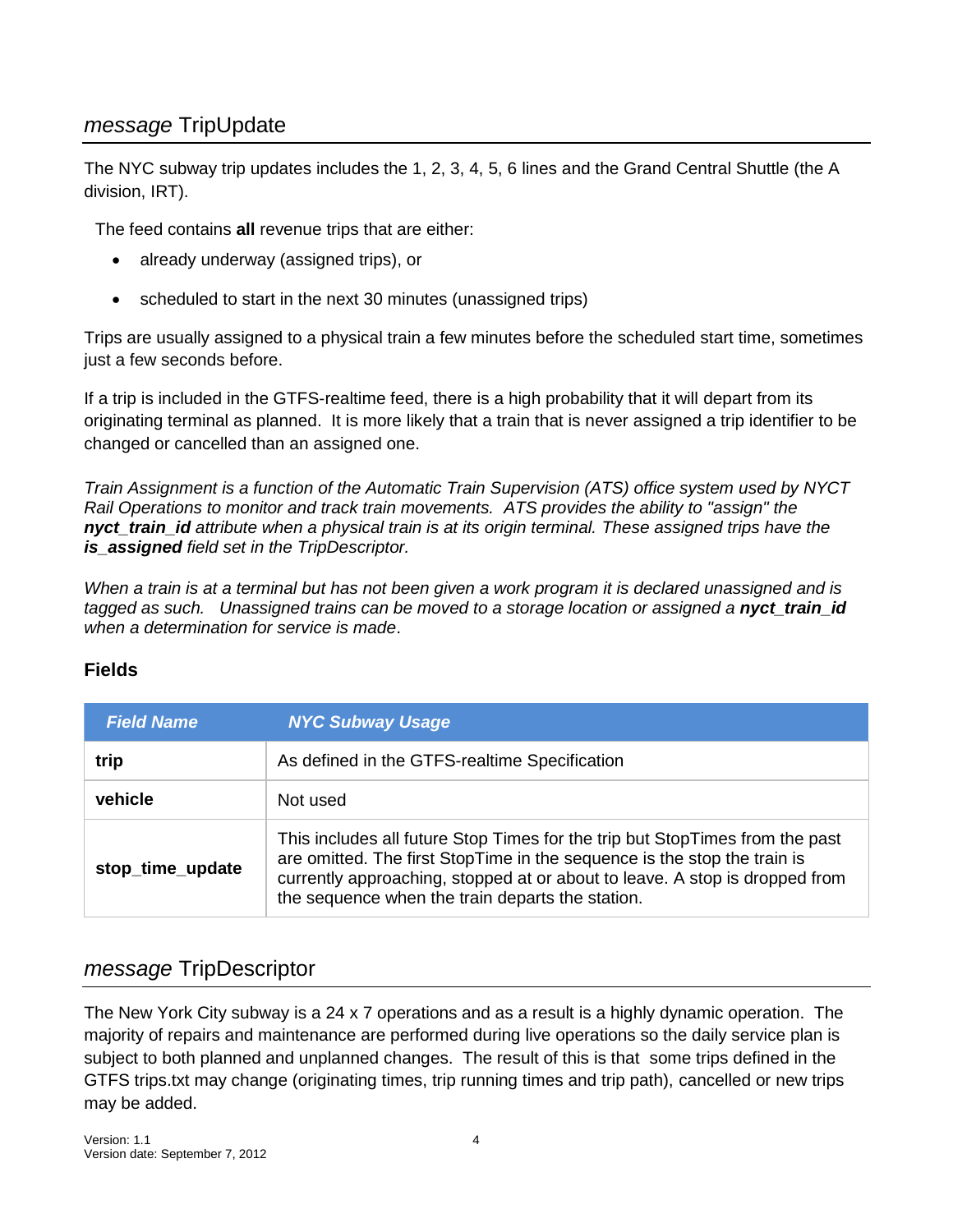Unfortunately, there is no reliable way for us to determine the relationship between the actual and the static GTFS trip, so we can't tell if a particular trip is the original one or has been changed or added later so the ScheduleRelationship is not used.

While trip\_id in the GTFS-realtime feed will not directly match the trip\_id in trips.txt, a partial match should be possible if the trip has been defined in trips.txt. If there is a partial match, the trip is a scheduled trip.

For example, if a trip\_id in trips.txt is A20111204SAT\_021150\_2..N08R, the GTFS-realtime trip\_id will be 021150 2..N08R which is unique within the day type (WKD, SAT, SUN).

A20111204SAT\_021150\_2..N08R is decoded as follows:

A – Is the Sub-Division identifier. A identifies Sub-Division A (IRT) which include the GC Shuttle and all number lines with the exception of the 7 line. B identifies Sub-Division B (BMT and IND) which includes the Franklin Ave and Rockaway Shuttles, all letter lines and the 7 line.

20111204 – Effective date of the base schedule, Dec 4, 2011

SAT – Is the applicable service code. Typically it will be WKD-Weekday, SAT-Saturday or SUN-Sunday

021150 – This identifies the trips origin time. Times are coded reflecting hundredths of a minute past midnight and converts to (03:31:30 also described as 0331+ where the + equals 30 seconds). This format provides more "precision" than can be realistically attributed to a transit operation, and most applications can safely round or truncate these numbers to the nearest minute. Since Transit authority internal timetables frequently involve half-minute scheduling, systems involved in train control or monitoring will need to represent times in a more accurate manner (to at least the half minute, and perhaps to the tenth minute or one second level). It should be noted that the service associated with a single day's subway schedule is not necessarily confined to a twenty-four hour period. Negative numbers reflect times prior to the day of the schedule (-0000200 refers to 11:58 PM yesterday) and numbers exceeding 00144000 (a day has 1440 minutes) reflect times beyond the day of the schedule (00145000 refers to 12:10 AM tomorrow).

2..N08R – This identifies the Trip Path (stopping pattern) for a unique train trip. This can be decomposed into the Route ID (aka service, **2** train) Direction (**N**orthbound train) and Path Identifier (**08R**). Internally this path provides operations planning such information as origination, destination, all stops, routing scheme (express/local) in Manhattan/Bronx/Brooklyn, operating time periods, and shape (circle  $=$  local, diamond  $=$  express).

The combination of Origin Time, Route ID and Direction can be used to identify a unique trip. The Path Identifier should be considered optional data that will only be provided when known. This could result with it being there at the start of a trip but not during portions of the trip.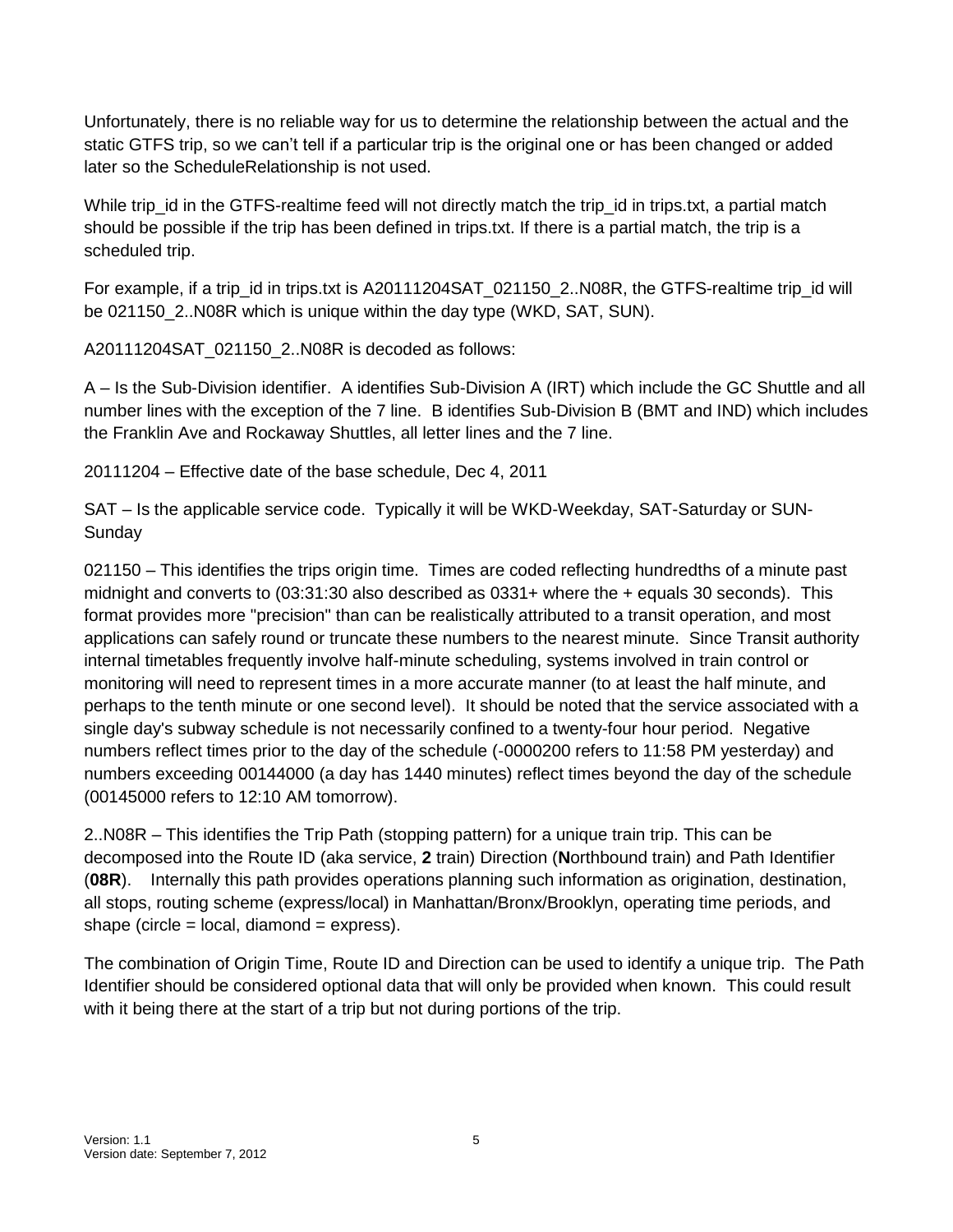| <b>Field Name</b>     | <b>NYC Subway Usage</b>                                                                                                                                                                                                                                                                                                                                              |
|-----------------------|----------------------------------------------------------------------------------------------------------------------------------------------------------------------------------------------------------------------------------------------------------------------------------------------------------------------------------------------------------------------|
| trip_id               | Constructed from the scheduled start time of the trip and a shape id:<br><start time="">_<shape_id>. The start time is represented as hundredths of<br/>minutes past midnight, six digits 0 padded. So, 6:45:30am would be<br/>040550.</shape_id></start>                                                                                                            |
| route id              | As defined in the GTFS-realtime Specification                                                                                                                                                                                                                                                                                                                        |
| start time            | Not used                                                                                                                                                                                                                                                                                                                                                             |
| start date            | As defined in the GTFS-realtime Specification                                                                                                                                                                                                                                                                                                                        |
| schedule_relationship | It is our recommendation that the realtime feed train data should replace<br>that of the static train schedule data. There will be times when a link<br>between the schedule trip and the realtime trip may be possible but it is<br>not an absolute. Realtime trip information will be made available<br>approximately 30 minutes before the scheduled origin time. |

### **Extensions**

| <b>Field Name</b>    | <b>Type</b>               | <b>Cardinality</b> | <b>NYC Subway Usage</b>                             |
|----------------------|---------------------------|--------------------|-----------------------------------------------------|
| nyct_trip_descriptor | <b>NyctTripDescriptor</b> | optional           | NYC subway specific trip<br>descriptor information. |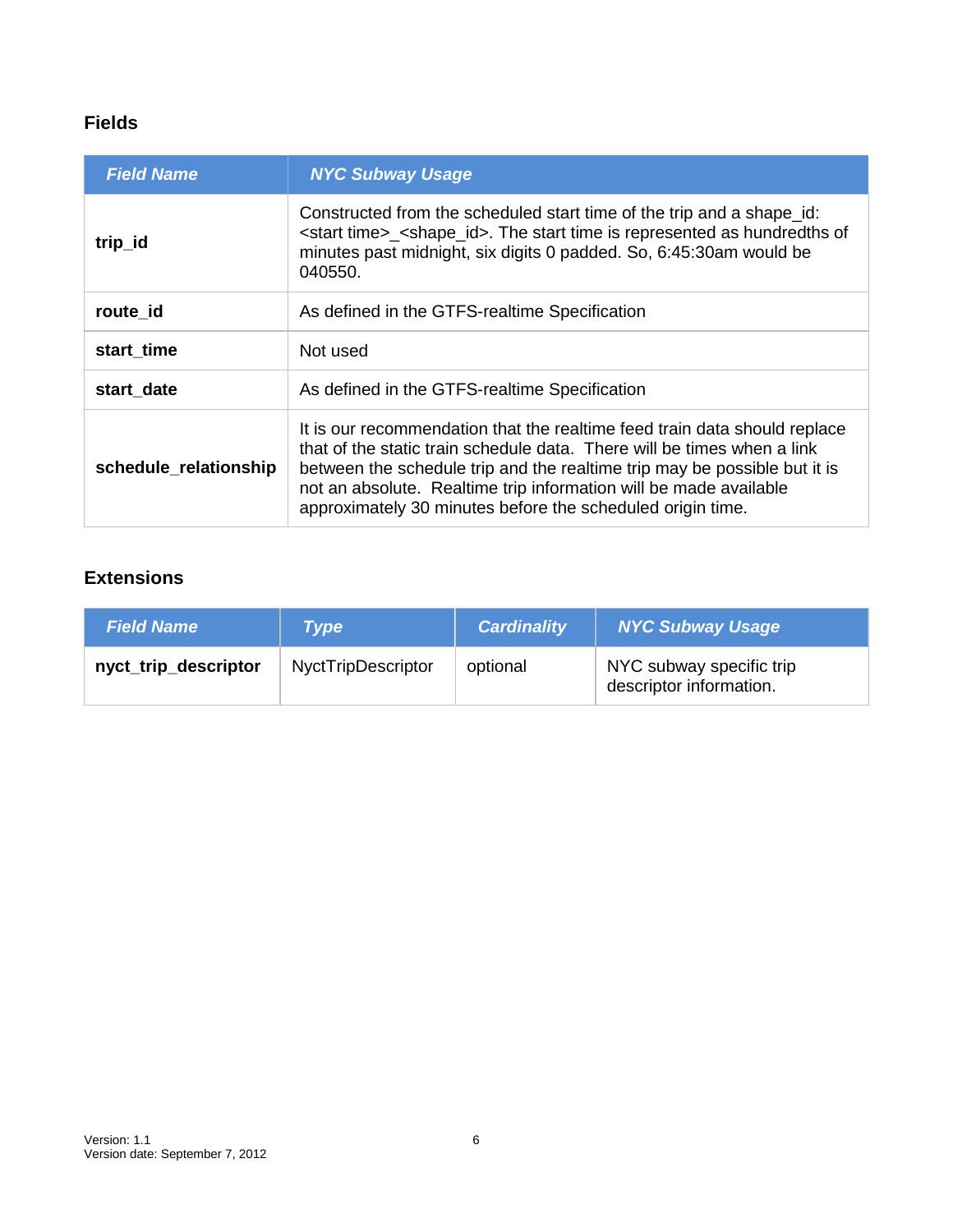# *message* NyctTripDescriptor

This message is an extension to the TripDescriptor, it contains the NYC subway specific trip information.

| <b>Field Name</b> | <b>Type</b>      | <b>Cardinality</b> | <b>NYC Subway Usage</b>                                                                                                                                                                                                                                                                                                                                                                                                                                                                                                                                                                                                                                                                                                                                                                                                                                                                                                                                                                                                                                                                  |
|-------------------|------------------|--------------------|------------------------------------------------------------------------------------------------------------------------------------------------------------------------------------------------------------------------------------------------------------------------------------------------------------------------------------------------------------------------------------------------------------------------------------------------------------------------------------------------------------------------------------------------------------------------------------------------------------------------------------------------------------------------------------------------------------------------------------------------------------------------------------------------------------------------------------------------------------------------------------------------------------------------------------------------------------------------------------------------------------------------------------------------------------------------------------------|
| is_assigned       | <b>Bool</b>      | optional           | This trip has been assigned to a physical train. If<br>true, this trip is already underway or most likely will<br>depart shortly. See the discussion of the assigned<br>status at TripUpdate for more details.                                                                                                                                                                                                                                                                                                                                                                                                                                                                                                                                                                                                                                                                                                                                                                                                                                                                           |
| train_id          | String           | optional           | This field is meant for internal use only. It provides<br>an easy way to associated GTFS-RT trip identifiers<br>with NYCT rail operations identifier<br>The ATS office system assigns unique train<br>identification (Train ID) to each train operating<br>within or ready to enter the mainline of the<br>monitored territory. An example of this is 06 0123+<br>PEL/BBR and is decoded as follows:<br>The first character represents the trip type<br>designator. 0 identifies a scheduled revenue trip.<br>Other revenue trip values that are a result of a<br>change to the base schedule include; [= reroute], [/<br>skip stop], [\$ turn train] also known as shortly lined<br>service.<br>The second character 6 represents the trip line i.e.<br>number 6 train<br>The third set of characters identify the decoded<br>origin time. The last character may be blank "on<br>the whole minute" or + "30 seconds"<br>Note: Origin times will not change when there is a<br>trip type change.<br>This is followed by a three character "Origin<br>Location" / "Destination Location" |
| direction         | <b>Direction</b> | optional           | Direction of the train.                                                                                                                                                                                                                                                                                                                                                                                                                                                                                                                                                                                                                                                                                                                                                                                                                                                                                                                                                                                                                                                                  |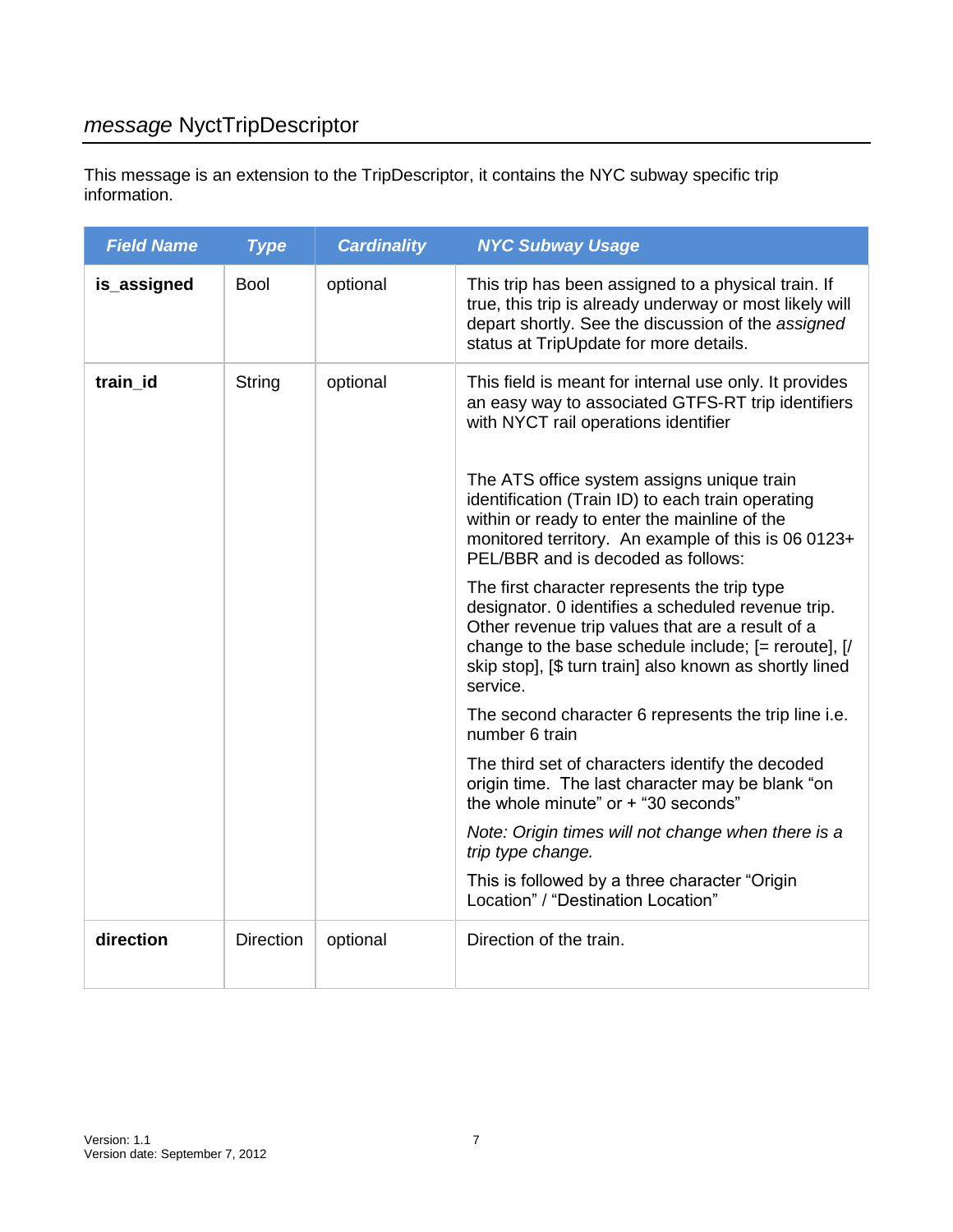## *enum* Direction

The direction the train is moving to. Only NORTH and SOUTH are used.

### **Values**

| <b>Value</b> | <b>Comment</b>                                                                 |
|--------------|--------------------------------------------------------------------------------|
| <b>NORTH</b> | • Uptown and Bronx-bound trains.<br>• Times Square Shuttle to Grand Central    |
| <b>EAST</b>  | Not used.                                                                      |
| <b>SOUTH</b> | • Downtown and Brooklyn-bound trains<br>• Times Square Shuttle to Times Square |
| WFST         | Not used.                                                                      |

## *message* StopTimeUpdate

For most stops along the trip path, NYC subway schedules define a transit time. Departure times are supplied for the Origin Terminal, arrival times for the Destination Terminal. Transit times are provided at all in-between stops except at those locations where there are "scheduled holds". At those locations both arrival and departure times are given.

Note that the predicted times are not updated when the train is not moving. Feed consumers can detect this condition using the timestamp in the VehiclePosition message.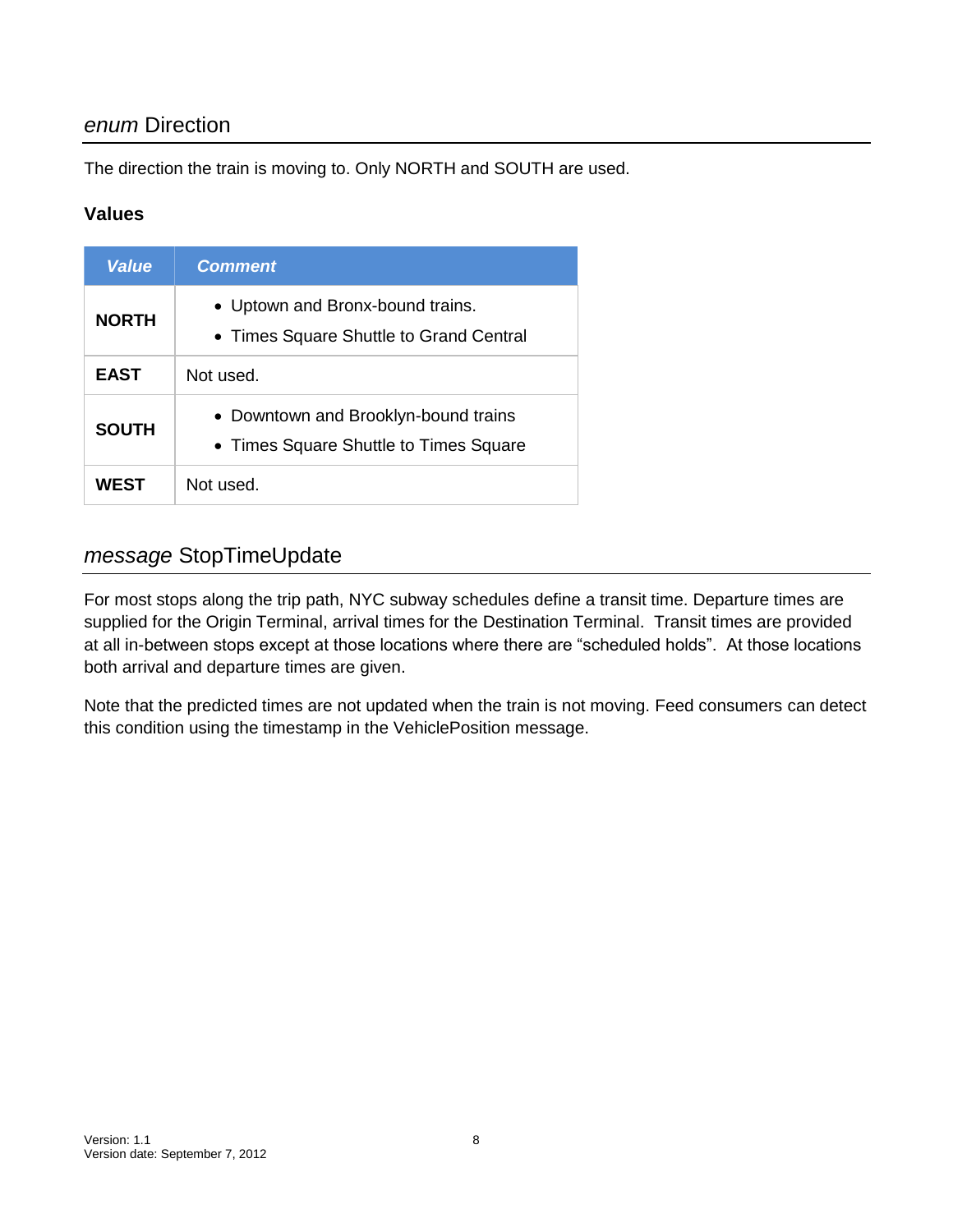| <b>Field Name</b>     | <b>NYC Subway Usage</b>                                                                                                                                   |
|-----------------------|-----------------------------------------------------------------------------------------------------------------------------------------------------------|
| stop_sequence         | Not used                                                                                                                                                  |
| stop_id               | parent_station (from stops.txt) and the direction the train is moving to ('N'<br>or 'S'). For example, a northbound trip Hunts Point Ave stop is 613N.    |
| arrival               | Predicted arrival time when there is a scheduled arrival time, predicted<br>transit time if there is a scheduled transit time, not used otherwise.        |
| departure             | Predicted departure time when there is a scheduled departure time,<br>predicted transit time if there is a scheduled transit time, not used<br>otherwise. |
| schedule relationship | Not used                                                                                                                                                  |

## **Extensions**

| <b>Field Name</b>     | <b>Type</b>        | <b>Cardinality</b> | <b>NYC Subway Usage</b>                                                      |
|-----------------------|--------------------|--------------------|------------------------------------------------------------------------------|
| nyct_stop_time_update | NyctStopTimeUpdate | optional           | <b>Extension for NYC</b><br>subway specific stop time<br>update information. |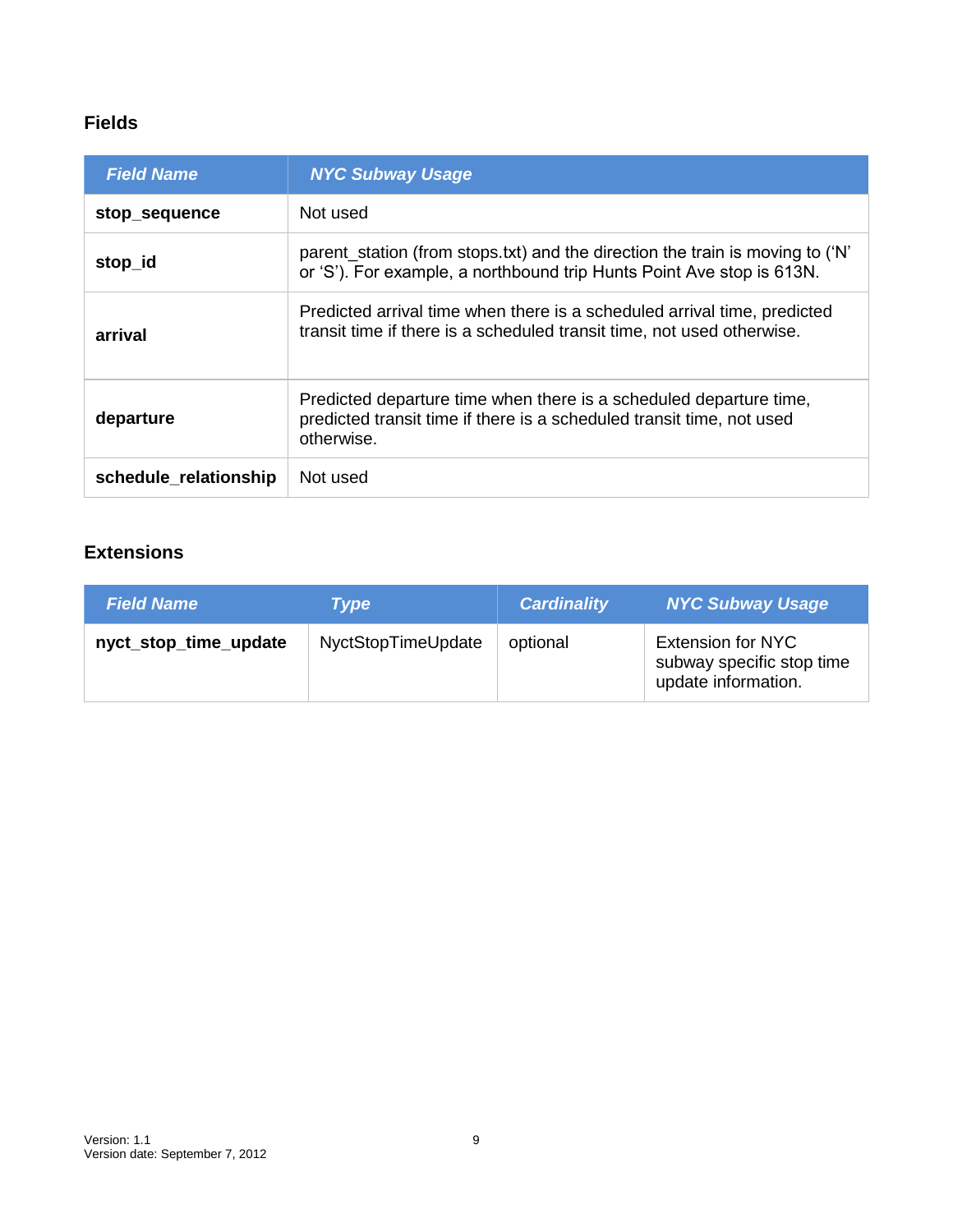| <b>Field Name</b> | <b>Type</b> | <b>Cardinality</b> | <b>NYC Subway Usage</b>                                                                                                                                                                                            |
|-------------------|-------------|--------------------|--------------------------------------------------------------------------------------------------------------------------------------------------------------------------------------------------------------------|
| scheduled_track   | String      | optional           | This is an NYCT Subway extension. It provides<br>the scheduled station arrival track. This may<br>change enroute during automated rerouting<br>operations. The following is the Manhattan track<br>configurations: |
|                   |             |                    | 1: southbound local                                                                                                                                                                                                |
|                   |             |                    | 2: southbound express                                                                                                                                                                                              |
|                   |             |                    | 3: northbound express                                                                                                                                                                                              |
|                   |             |                    | 4: northbound local                                                                                                                                                                                                |
|                   |             |                    | In the Bronx (except Dyre Ave line)                                                                                                                                                                                |
|                   |             |                    | M: bi-directional express (in the AM express to<br>Manhattan, in the PM express away).                                                                                                                             |
|                   |             |                    | The Dyre Ave line is configured:                                                                                                                                                                                   |
|                   |             |                    | 1: southbound                                                                                                                                                                                                      |
|                   |             |                    | 2: northbound                                                                                                                                                                                                      |
|                   |             |                    | 3: bi-directional                                                                                                                                                                                                  |
| actual track      | String      | Optional           | This is the actual track that the train is operating<br>on and can be used to determine if a train is<br>operating according to its current schedule<br>(plan).                                                    |
|                   |             |                    | The actual track is not known before the train<br>leaves the previous station. Therefore, the<br>NYCT feed sets this field only for the first station<br>of the remaining trip.                                    |

This message is an extension to StopTimeUpdate to accommodate NYC subway specific information.

**Usage notes:** For a train enroute, the actual track may differ from the scheduled track. This could be the result of manually rerouting the train from its scheduled track. When this occurs, prediction data may become unreliable since the train is no longer operating in accordance to its schedule. The rules engine for the "countdown" clocks will remove this train from all scheduled station signage. It is highly probable that the train will be rerouted back to its schedule track at some future point. When this happens train prediction for this train will return to the "countdown" clocks.

It is not unusual for the schedule/actual track numbers to differ at the origin and destination terminals.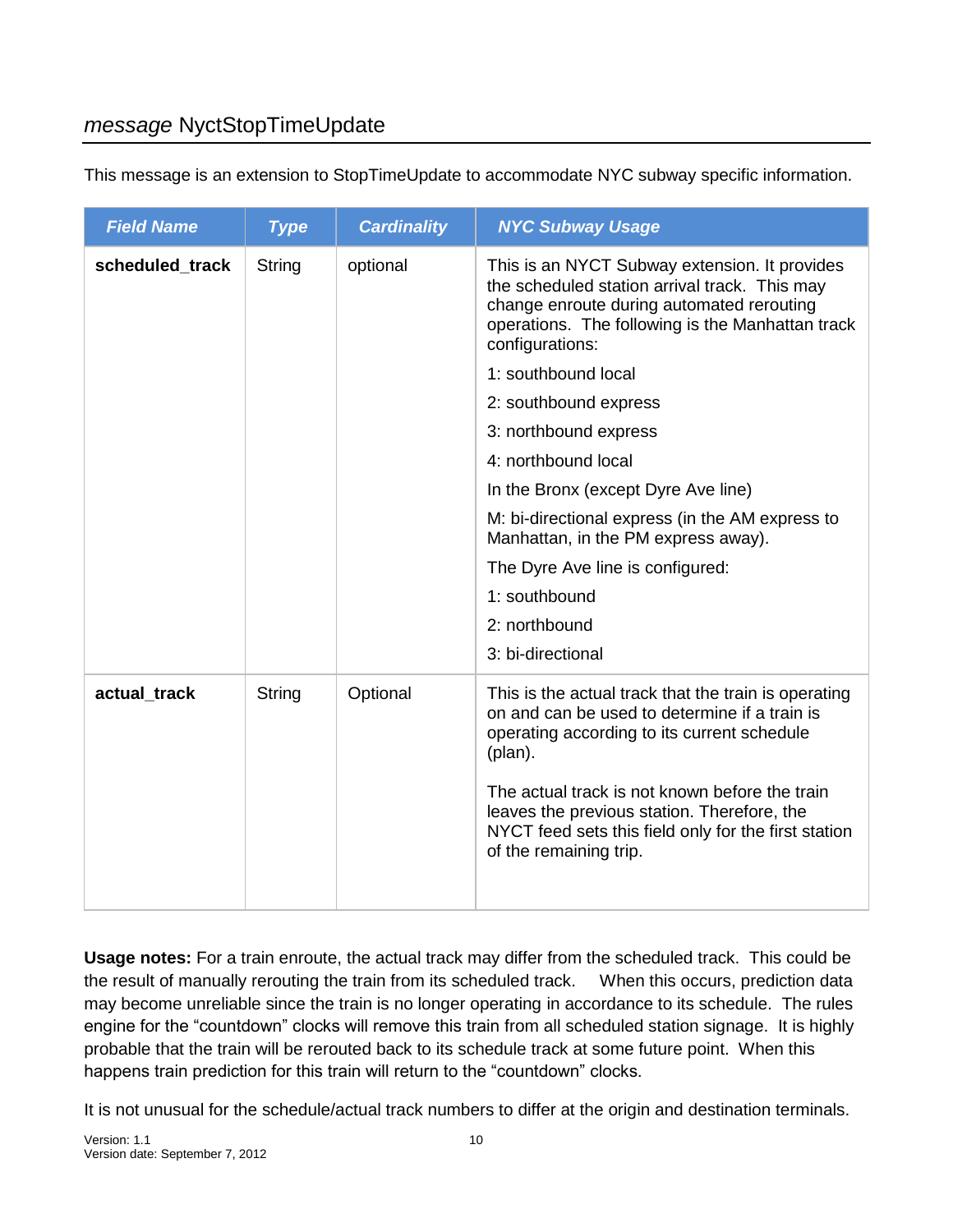| <b>Field Name</b> | <b>NYC Subway Usage</b>                       |
|-------------------|-----------------------------------------------|
| delay             | Not used                                      |
| time              | As defined in the GTFS-realtime Specification |
| uncertainty       | Not used                                      |

### *message* VehiclePosition

A VehiclePosition entity is provided for every trip when it starts moving. Note that a train can be assigned (see TripUpdate) but has not started to move (e.g. a train waiting to leave the origin station), therefore, no VehiclePosition is provided.

### **Usage notes:**

The motivation to include VehiclePosition is to provide the timestamp field. This is the time of the last detected movement of the train. This allows feed consumers to detect the situation when a train stops moving (aka stalled). The platform countdown clocks only count down when trains are moving otherwise they persist the last published arrival time for that train. If one wants to mimic this behavioryou must first determine the absence of movement (stalled train condition) ), then the countdown must be stopped.

As an example, a countdown could be stopped for a trip when the difference between the timestamp in the VehiclePosition and the timestamp in the field header is greater than, 90 seconds.

Note: since VehiclePosition information is not provided until the train starts moving, it is recommended that feed consumers use the origin terminal departure to determine a train stalled condition.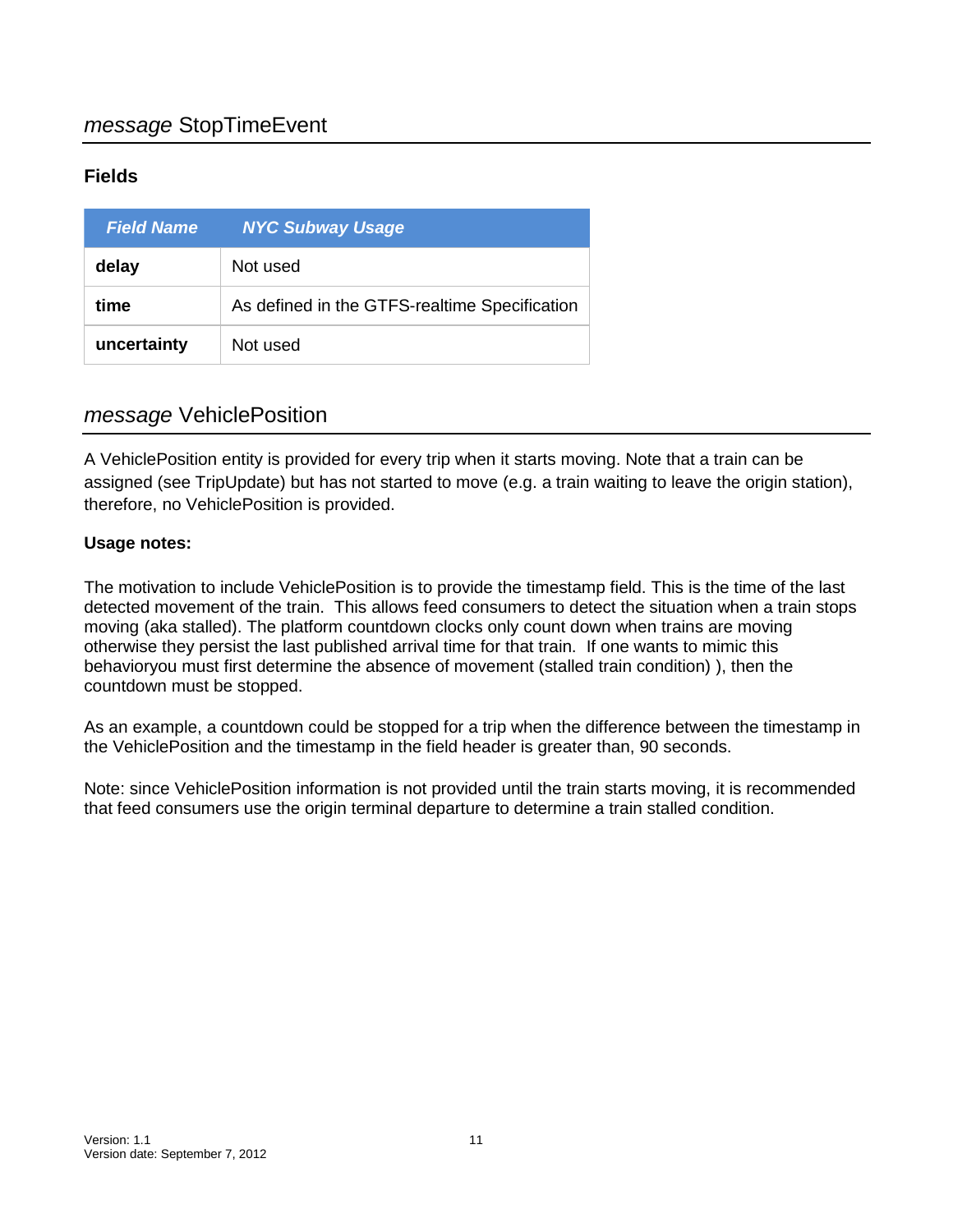| <b>Field Name</b>     | <b>NYC Subway Usage</b>                       |  |
|-----------------------|-----------------------------------------------|--|
| trip                  | See TripDescriptor                            |  |
| vehicle               | Not used                                      |  |
| position              | Not used                                      |  |
| current_stop_sequence | As defined in the GTFS-realtime Specification |  |
| stop_id               | See StopTimeUpdate                            |  |
| current_status        | As defined in the GTFS-realtime Specification |  |
| timestamp             | As defined in the GTFS-realtime Specification |  |
| congestion_level      | Not used                                      |  |

### *message* Alert

The only alerts included in the NYCT Subway GTFS-realtime feed are notifications about delayed trains therefore the entity is always a trip. In general, when a train is shown as 'delayed' on the station countdown clocks, an Alert is generated for that trip in the feed.

| <b>Field Name</b> | <b>NYC Subway Usage</b>                                                                          |
|-------------------|--------------------------------------------------------------------------------------------------|
| active_period     | Not used.                                                                                        |
| informed_entity   | One or more TripDescriptors, see EntitySelector.                                                 |
| cause             | Not used.                                                                                        |
| effect            | Not used.                                                                                        |
| url               | Not used.                                                                                        |
| header text       | A Translated String with one translation with the text 'Train delayed', language<br>unspecified. |
| description_text  | Not used.                                                                                        |